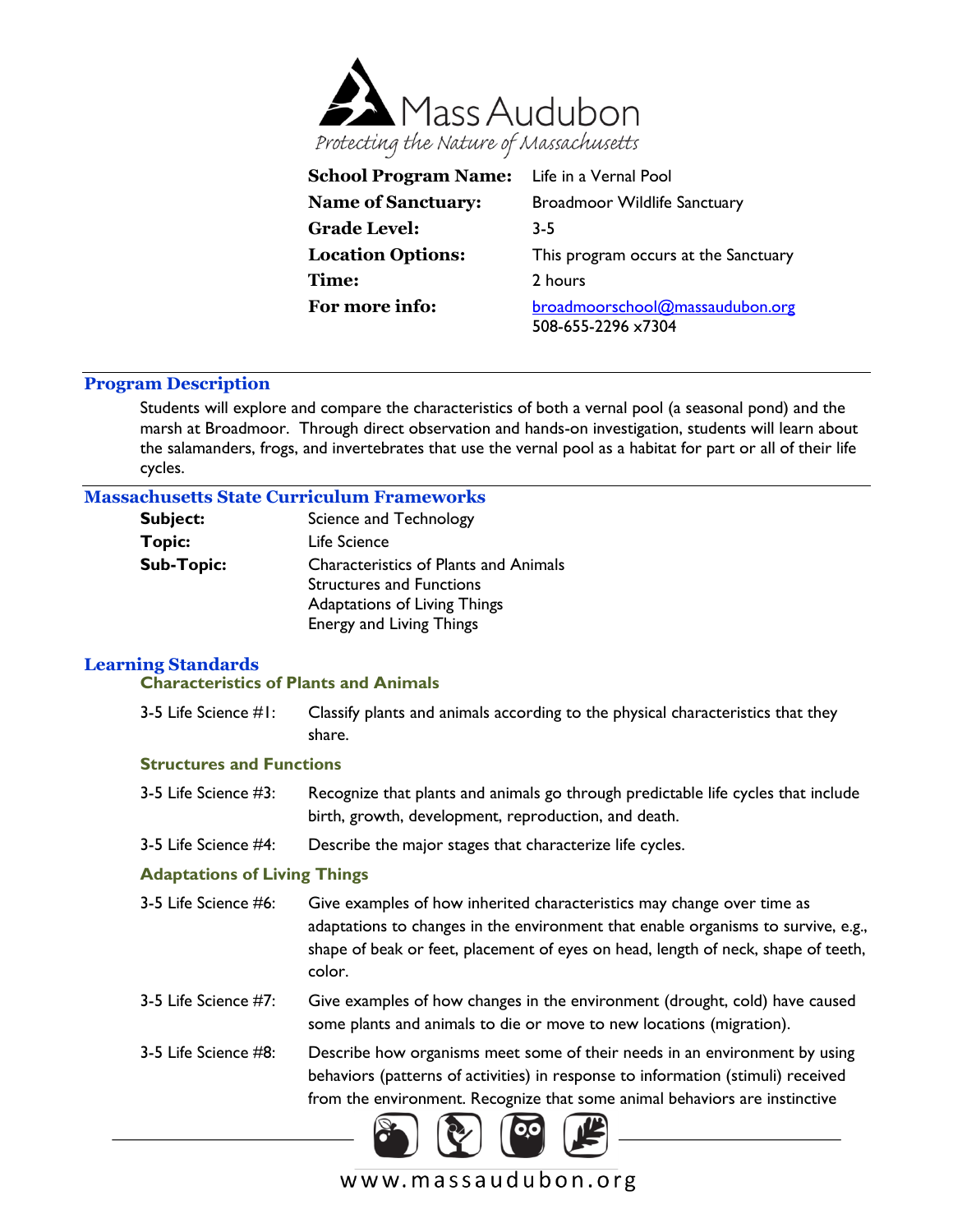

(e.g., turtles burying their eggs), and others are learned (e.g., humans building fires for warmth, chimpanzees learning how to use tools).

### **Energy and Living Things**

3-5 Life Science #11: Describe how energy derived from the sun is used by plants to produce sugars (photosynthesis) and is transferred within a food chain from producers (plants) to consumers to decomposers.

# **Massachusetts State Curriculum Frameworks**

| Subject:           | English Language Arts                            |
|--------------------|--------------------------------------------------|
| Topic:             | Language                                         |
| <b>Sub-Topics:</b> | Questioning, Listening, and Contributing Writing |

# **Learning Standards**

# **Questioning, Listening, and Contributing**

PreK-12 Language #2: Students will pose questions, listen to the ideas of others, and contribute their own information or ideas in group discussions or interviews in order to acquire new knowledge.

# **Lesson Objectives**

What will students know and be able to do? These objectives must be observable and measurable. Students will know and be able to:

- Describe significant characteristics of a vernal pool and a marsh.
- Identify three animals that are adapted to needing a vernal pool in order to survive.
- Describe the life cycle of an aquatic invertebrate and an amphibian.
- Create a food chain of vernal pool organisms.

| <b>Vocabulary</b> |            |            |
|-------------------|------------|------------|
| vernal pool       | adaptation | food chain |
| marsh             | life cycle |            |

### **Assessments**

How will the Mass Audubon educator know that the students have met the standards?

- Mass Audubon educator will observe students exploring, observing, and identifying vernal pool and marsh organisms.
- Students will describe the characteristics of the vernal pool and marsh.
- Students will demonstrate their understanding of a vernal pool by participating in a wrap-up activity.

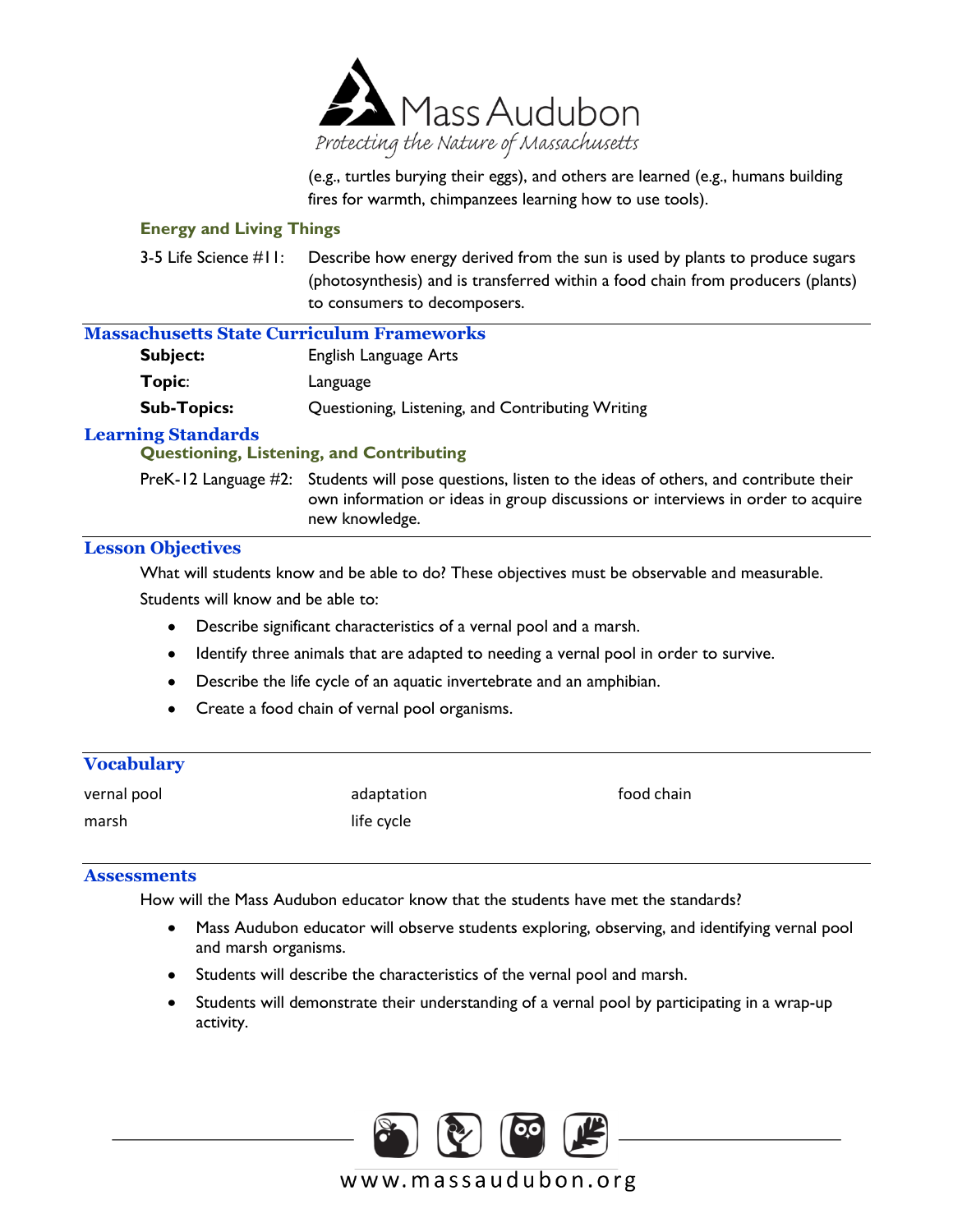

### **Summarizer**

How will the Mass Audubon educator close the lesson to see if students met your objective?

- After Visiting and collecting/identifying organisms from these habitats, students will participate in a food web activity
- Students will share one thing they have learned during the lesson or that was new and exciting for them.

### **Mass Audubon School Programs**

At Mass Audubon we strive to create learning experiences that are enriching, innovative, meaningful, and engaging. All our school programs are aligned with Massachusetts Curriculum Frameworks. Our network of wildlife sanctuaries and nature centers located in urban, suburban, and rural communities around the state enable us to have strong relationships with local schools.

### **Our Education Foundations**

- Place-based education is an educational philosophy that connects learning to what is local for an individual. We help build conservation communities, working with students and teachers in cities and towns to develop place-based environmental education that is linked directly to their home community.
- Inquiry-based learning is focused on teamwork, being learner-centered, questioning ourselves and the world around us, providing a more focused, time-intensive exploration, promoting lifelong learning, communication, and learning as fun.
- We are fully committed to creating a positive and supportive environment for all learners.
- We strive to be culturally sensitive, recognizing and embracing cultural differences.

#### **Differentiated Instruction**

- We strive to create a positive learning environment that is inclusive, supportive to all learners, and sensitive to cultural diversity.
- Outdoor classroom experiences are structured to meet the needs of the particular learners.
- Students work in small groups using hands-on materials.
- A variety of educational media are used, including colorful illustrations.
- With advance notice, efforts will be made to accommodate all learning styles and physical needs.

#### **Notes**

Nature exploration is dependent upon the weather and other conditions. A class might observe different wildlife than they expected to see. An outdoor lesson can sometimes provide unexpected, but enriching teachable moments on a natural history topic that was not planned.